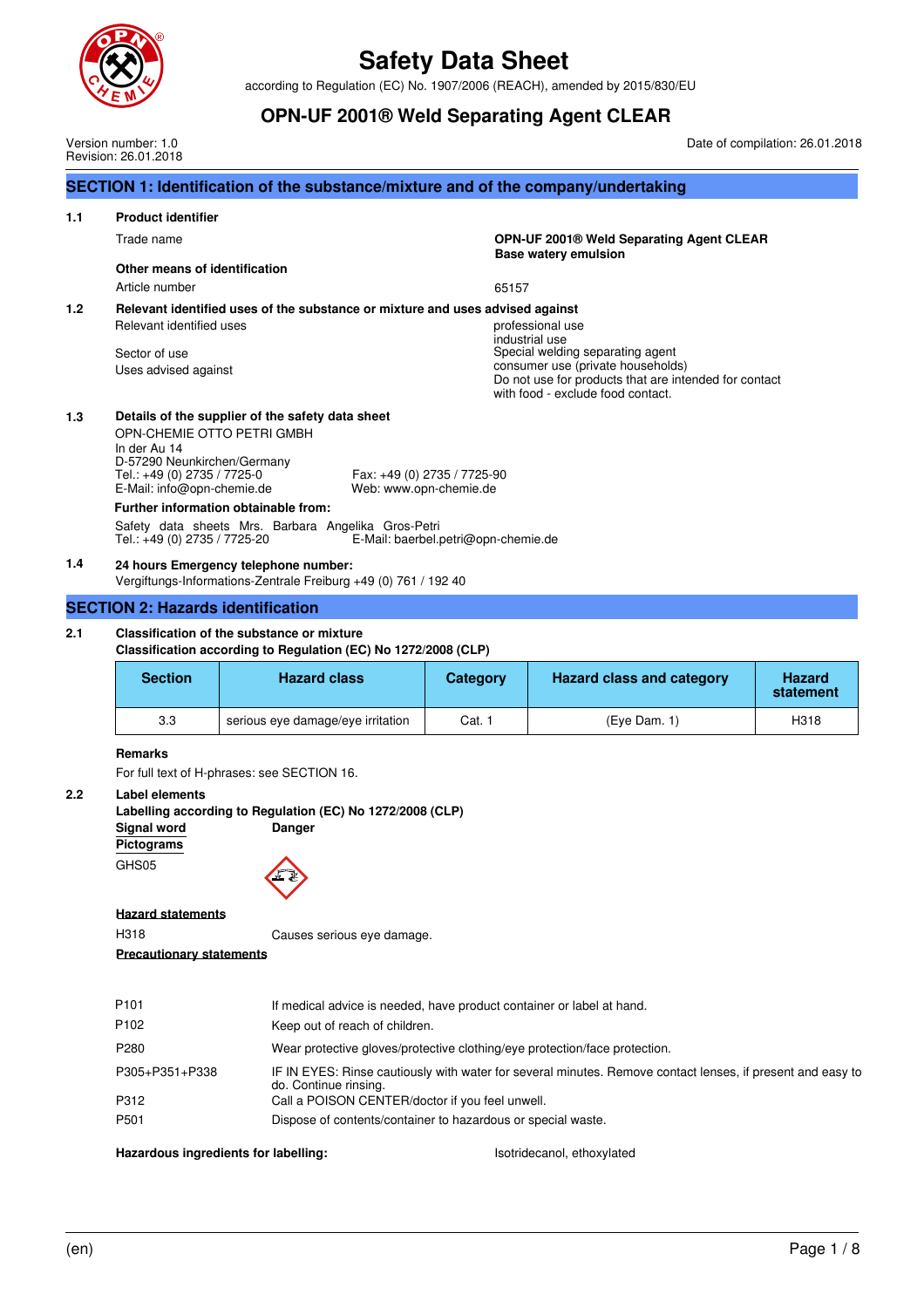according to Regulation (EC) No. 1907/2006 (REACH), amended by 2015/830/EU

## **OPN-UF 2001® Weld Separating Agent CLEAR**

Version number: 1.0 Revision: 26.01.2018 Date of compilation: 26.01.2018

#### **2.3 Other hazards**

There is no additional information.

#### **SECTION 3: Composition/information on ingredients**

**3.1** Substances not relevant (mixture)

## **3.2 Mixtures**

**Description of the mixture** Mixture of substances listed below with nonhazardous additions

|                            |                                                                                                       | ייייישע שטטא שאווויטווייז זיינו ווייוויונו וויינו וויינו וויינו וויינו וויינו וויינו וויינו וויינו וויינו ווי |                                               |                   |  |
|----------------------------|-------------------------------------------------------------------------------------------------------|---------------------------------------------------------------------------------------------------------------|-----------------------------------------------|-------------------|--|
| Name of substance          | <b>Identifier</b>                                                                                     | $wt\%$                                                                                                        | <b>Classification acc. to</b><br>1272/2008/EC | <b>Pictograms</b> |  |
| Isotridecanol, ethoxylated | CAS No<br>69011-36-5<br>EC No<br>$500 - 241 - 6$<br>REACH Reg. No<br>01-2119976362-32-<br><b>XXXX</b> | $10 - < 25$                                                                                                   | Acute Tox. 4 / H302<br>Eye Dam. 1 / H318      | へきと               |  |

**3.3**

For full text of abbreviations: see SECTION 16.

#### **SECTION 4: First aid measures**

#### **4.1 Description of first aid measures**

#### **General notes**

Do not leave affected person unattendedRemove victim out of the danger areaKeep affected person warm, still and covered. Take off immediately all contaminated clothing.In all cases of doubt, or when symptoms persist, seek medical advicen case of unconsciousness place person in the recovery position. Never give anything by mouth.

#### **Following inhalation**

If breathing is irregular or stopped, immediately seek medical assistance and start first aid action Brovide fresh air.

#### **Following skin contact**

Wash with plenty of soap and water.

#### **Following eye contact**

Remove contact lenses, if present and easy to do. Continue rinsingrrigate copiously with clean, fresh water for at least 10 minutes, olding the eyelids apart.

#### **4.2 Most important symptoms and effects, both acute and delayed**

Symptoms and effects are not known to date.

#### **4.3 Indication of any immediate medical attention and special treatment needed**

none

## **SECTION 5: Firefighting measures**

## **Extinguishing media**

## **Suitable extinguishing media**

water spray, BC-powder, carbon dioxide (CO2)

**Unsuitable extinguishing media**

water jet

#### **Special hazards arising from the substance or mixture**

#### **Advice for firefighters**

Do not allow firefighting water to enter drains or water coursesCollect contaminated firefighting water separately Wear fully protective suit. Wear self-contained breathing apparatus.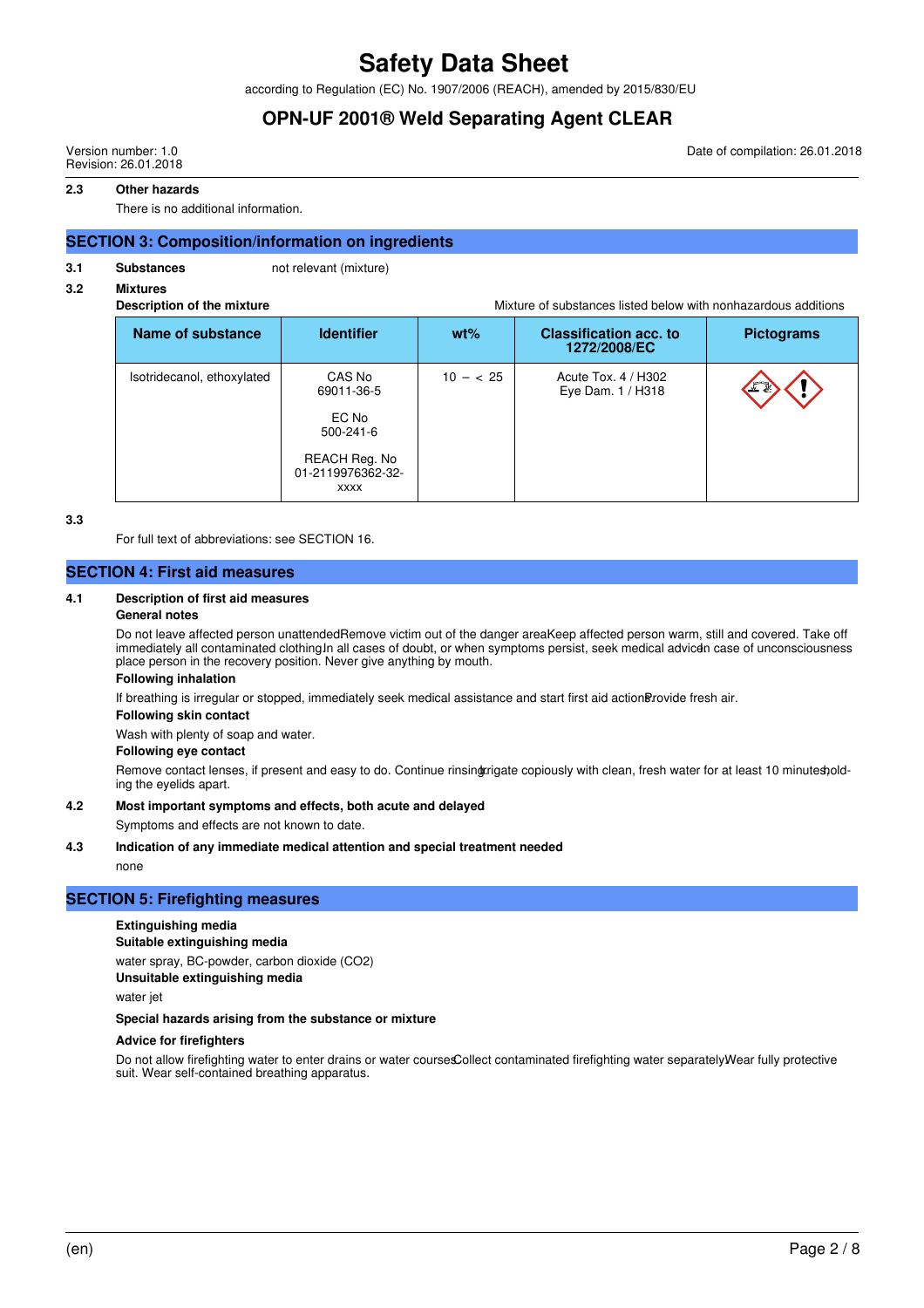according to Regulation (EC) No. 1907/2006 (REACH), amended by 2015/830/EU

## **OPN-UF 2001® Weld Separating Agent CLEAR**

**SECTION 6: Accidental release measures** Version number: 1.0 Revision: 26.01.2018 Date of compilation: 26.01.2018

## **Personal precautions, protective equipment and emergency procedures**

**For non-emergency personnel**

Remove persons to safety.

### **For emergency responders**

Wear breathing apparatus if exposed to vapours/dust/spray/gases.

### **Environmental precautions**

Keep away from drains, surface and ground waterRetain contaminated washing water and dispose of it.

### **Methods and material for containment and cleaning up**

**Advices on how to contain a spill**

Covering of drains.

#### **Advices on how to clean up a spill**

Wipe up with absorbent material (e.g. cloth, fleece)Collect spillage (sawdust., kieselgur (diatomite), sanduniversal binder).

#### **Appropriate containment techniques**

Use of adsorbent materials.

#### **Other information relating to spills and releases**

Place in appropriate containers for disposal. Ventilate affected area.

## **SECTION 7: Handling and storage**

## **Precautions for safe handling**

#### **Recommendations**

#### **• Measures to prevent fire as well as aerosol and dust generation**

Use only in well-ventilated areas.

### **Advice on general occupational hygiene**

Wash hands after use. Do not eat, drink and smoke in work areasRemove contaminated clothing and protective equipment beforentering eating areas. Never keep food or drink in the vicinity of chemicalsNever place chemicals in containers that are normally used for food or drink. Keep away from food, drink and animal feedingstuffs.

### **Conditions for safe storage, including any incompatibilities**

**• Control of effects**

### **• Protect against external exposure, such as**

frost

## **Specific end use(s)**

No further relevant information available.

## **SECTION 8: Exposure controls/personal protection**

## **Control parameters**

**National limit values**

**Occupational exposure limit values (Workplace Exposure Limits)**

No information available.

**Relevant DNELs/DMELs/PNECs and other threshold levels**

### **• relevant DNELs of components of the mixture**

| Name of sub-<br>stance          | <b>CAS</b><br>No | End-<br>point | <b>Threshold</b><br>level | Protection goal,<br>route of expos-<br>ure | Used in                | <b>Exposure time</b>            |
|---------------------------------|------------------|---------------|---------------------------|--------------------------------------------|------------------------|---------------------------------|
| Isotridecanol, eth-<br>oxvlated | 69011-<br>$36-5$ | <b>DNEL</b>   | 294 mg/m <sup>3</sup>     | Human, inhalatory                          | Worker (in-<br>dustry) | Chronic - systemic ef-<br>fects |
| Isotridecanol, eth-<br>oxylated | 69011-<br>$36-5$ | <b>DNEL</b>   | 2.080 mg/kg               | Human, dermal                              | Worker (in-<br>dustry) | Chronic - systemic ef-<br>fects |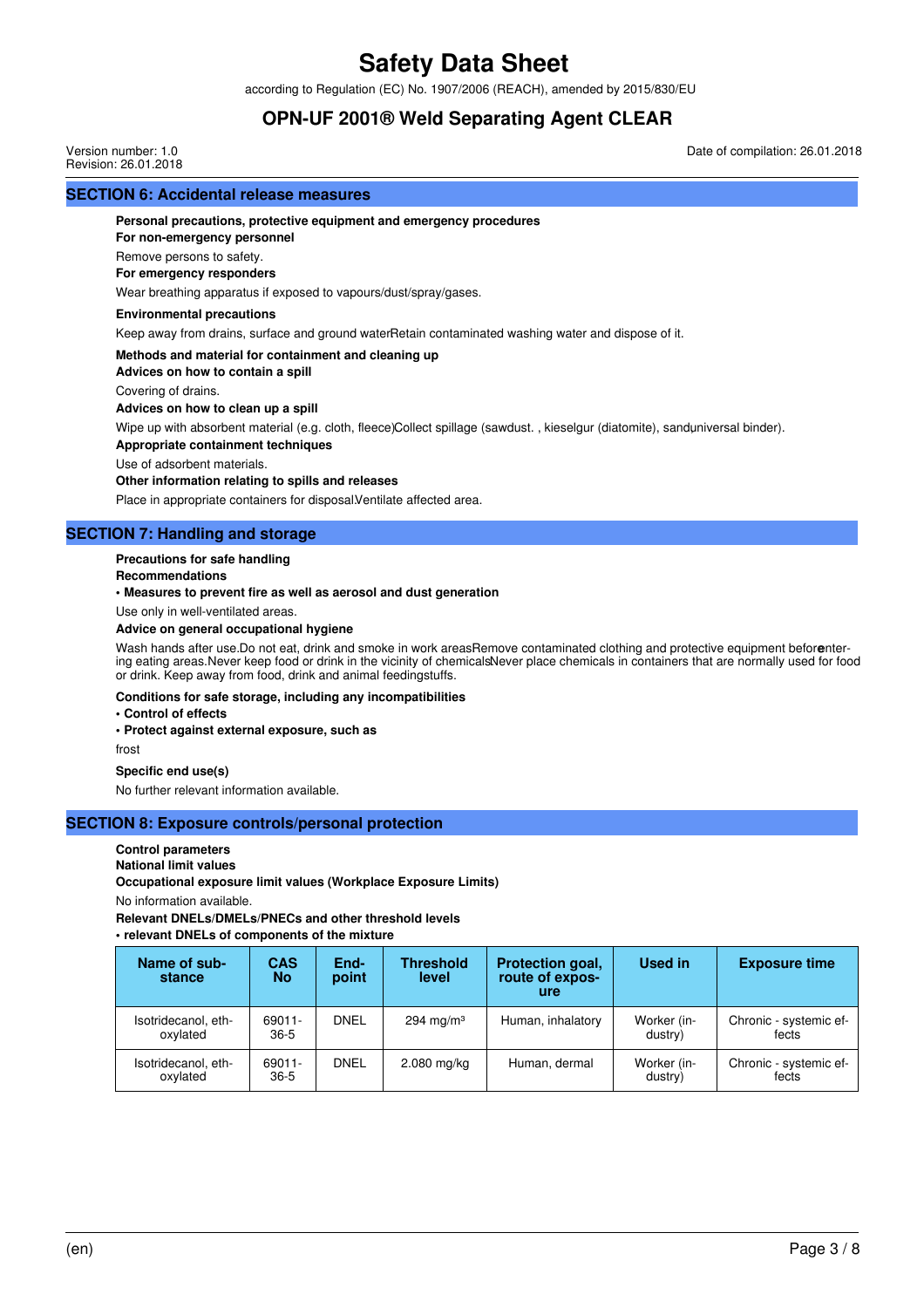according to Regulation (EC) No. 1907/2006 (REACH), amended by 2015/830/EU

## **OPN-UF 2001® Weld Separating Agent CLEAR**

Version number: 1.0 Revision: 26.01.2018 Date of compilation: 26.01.2018

| • relevant PNECs of components of the mixture |                         |               |                           |                            |                                            |                                   |  |  |
|-----------------------------------------------|-------------------------|---------------|---------------------------|----------------------------|--------------------------------------------|-----------------------------------|--|--|
| Name of sub-<br>stance                        | <b>CAS</b><br><b>No</b> | End-<br>point | <b>Threshold</b><br>level | Organism                   | <b>Environ-</b><br>mental com-<br>partment | <b>Exposure time</b>              |  |  |
| Isotridecanol, eth-<br>oxylated               | 69011-<br>$36-5$        | PNEC          | $0,074 \frac{mg}{l}$      | Aquatic organisms          | Freshwater                                 | Short-term (single in-<br>stance) |  |  |
| Isotridecanol, eth-<br>oxylated               | 69011-<br>$36-5$        | <b>PNEC</b>   | $0.007 \frac{mg}{l}$      | Aquatic organisms          | Marine water                               | Short-term (single in-<br>stance) |  |  |
| Isotridecanol, eth-<br>oxylated               | 69011-<br>$36-5$        | <b>PNEC</b>   | $0,015 \frac{mg}{l}$      | Aquatic organisms          | Water                                      | Intermittent release              |  |  |
| Isotridecanol, eth-<br>oxylated               | 69011-<br>$36-5$        | PNEC          | 1,4 $mg/1$                | Aquatic organisms          | Sewage treat-<br>ment plant<br>(STP)       | Short-term (single in-<br>stance) |  |  |
| Isotridecanol. eth-<br>oxylated               | 69011-<br>$36-5$        | PNEC          | $0,604 \frac{mg}{ka}$     | Aquatic organisms          | Freshwater sed-<br>iment                   | Short-term (single in-<br>stance) |  |  |
| Isotridecanol, eth-<br>oxylated               | 69011-<br>$36-5$        | PNEC          | $0,06 \frac{mg}{kg}$      | Aquatic organisms          | Marine sedi-<br>ment                       | Short-term (single in-<br>stance) |  |  |
| Isotridecanol, eth-<br>oxylated               | 69011-<br>$36 - 5$      | <b>PNEC</b>   | $0,1 \frac{mg}{ka}$       | Terrestrial organ-<br>isms | Soil                                       | Short-term (single in-<br>stance) |  |  |

#### **Exposure controls**

#### **Appropriate engineering controls**

General ventilation.

#### **Individual protection measures (personal protective equipment)**

#### **Eye/face protection**

Use protective eyewear to guard against splash of liquids.

#### **Skin protection**

Wear protective gloves if necessary.

#### **• hand protection**

Wear suitable gloves. Chemical protection gloves are suitable, which are tested according to EN 374.

#### **• type of material**

NBR: acrylonitrile-butadiene rubber

#### **• other protection measures**

Take recovery periods for skin regenerationPreventive skin protection (barrier creams/ointments) is recommended Wash hands thoroughly after handling.

## **Respiratory protection**

By designated use no protection necessary.

**Environmental exposure controls**

Use appropriate container to avoid environmental contamination.

#### **SECTION 9: Physical and chemical properties**

#### **9.1 Information on basic physical and chemical properties**

| Appearance                             |           |
|----------------------------------------|-----------|
| Physical state                         | liauid    |
| Colour                                 | different |
| Odour                                  | characte  |
| Other physical and chemical parameters |           |

characteristic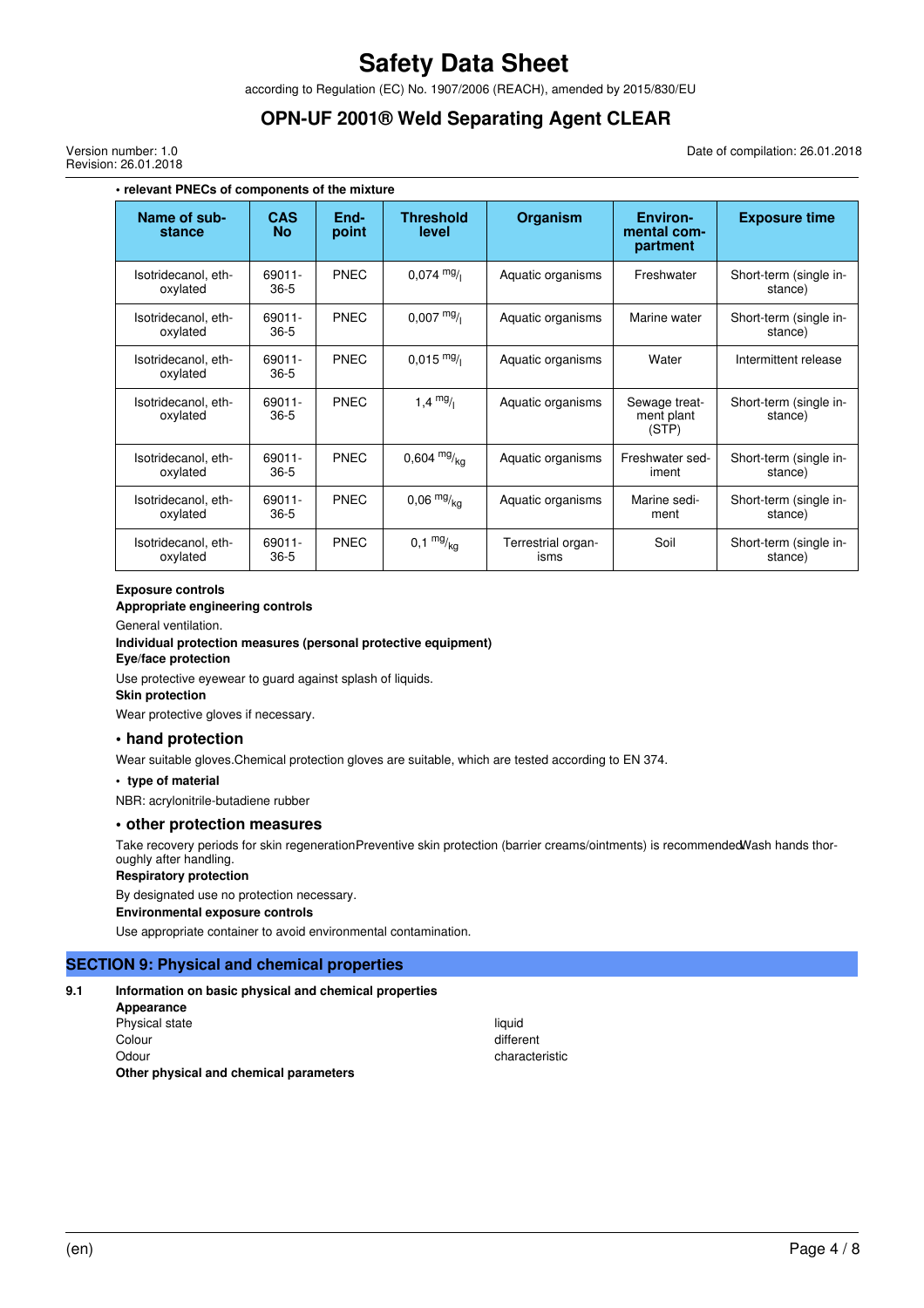according to Regulation (EC) No. 1907/2006 (REACH), amended by 2015/830/EU

## **OPN-UF 2001® Weld Separating Agent CLEAR**

Version number: 1.0 Revision: 26.01.2018 Date of compilation: 26.01.2018

| Initial boiling point and boiling range<br>Flash point                                                                     | 100 °C at 1,01 bar                                                                                            |
|----------------------------------------------------------------------------------------------------------------------------|---------------------------------------------------------------------------------------------------------------|
| Evaporation rate<br>Flammability (solid, gas)<br><b>Explosive limits</b><br>Vapour pressure<br>Density                     | Not determined<br>not relevant (fluid)<br>not determined<br>$<$ 0,1 hPa at 20 $^{\circ}$ C<br>$1 \frac{g}{m}$ |
| Water solubility                                                                                                           | insoluble                                                                                                     |
| n-octanol/water (log KOW)<br>Auto-ignition temperature<br>Viscosity<br><b>Explosive properties</b><br>Oxidising properties | this information is not available<br>360 °C<br>not determined<br>none<br>none                                 |
| <b>Other information</b><br>Solvent content                                                                                | 11%                                                                                                           |

## **SECTION 10: Stability and reactivity**

#### **Reactivity**

Concerning incompatibility: see below "Conditions to avoid" and "Incompatible materials".

## **Chemical stability**

See below "Conditions to avoid".

#### **Possibility of hazardous reactions**

No known hazardous reactions.

#### **Conditions to avoid**

There are no specific conditions known which have to be avoided.

#### **Physical stresses which might result in a hazardous situation and have to be avoided**

high temperatures

#### **Incompatible materials**

oxidisers

#### **Hazardous decomposition products**

Reasonably anticipated hazardous decomposition products produced as a result of use, storage, spill and heating are not knowhazardous combustion products: see section 5.

#### **SECTION 11: Toxicological information**

#### **Information on toxicological effects**

Test data are not available for the complete mixture.

#### **Classification procedure**

The method for classification of the mixture is based on ingredients of the mixture (additivity formula).

## **Classification according to GHS (1272/2008/EC, CLP)**

**Acute toxicity**

Shall not be classified as acutely toxic.

#### **• Acute toxicity of components of the mixture**

| Name of substance          | <b>CAS No</b> | <b>Exposure route</b> | ATE           |
|----------------------------|---------------|-----------------------|---------------|
| Isotridecanol, ethoxylated | 69011-36-5    | Oral                  | 2.000 $mg/kq$ |

#### **Skin corrosion/irritation**

Shall not be classified as corrosive/irritant to skin.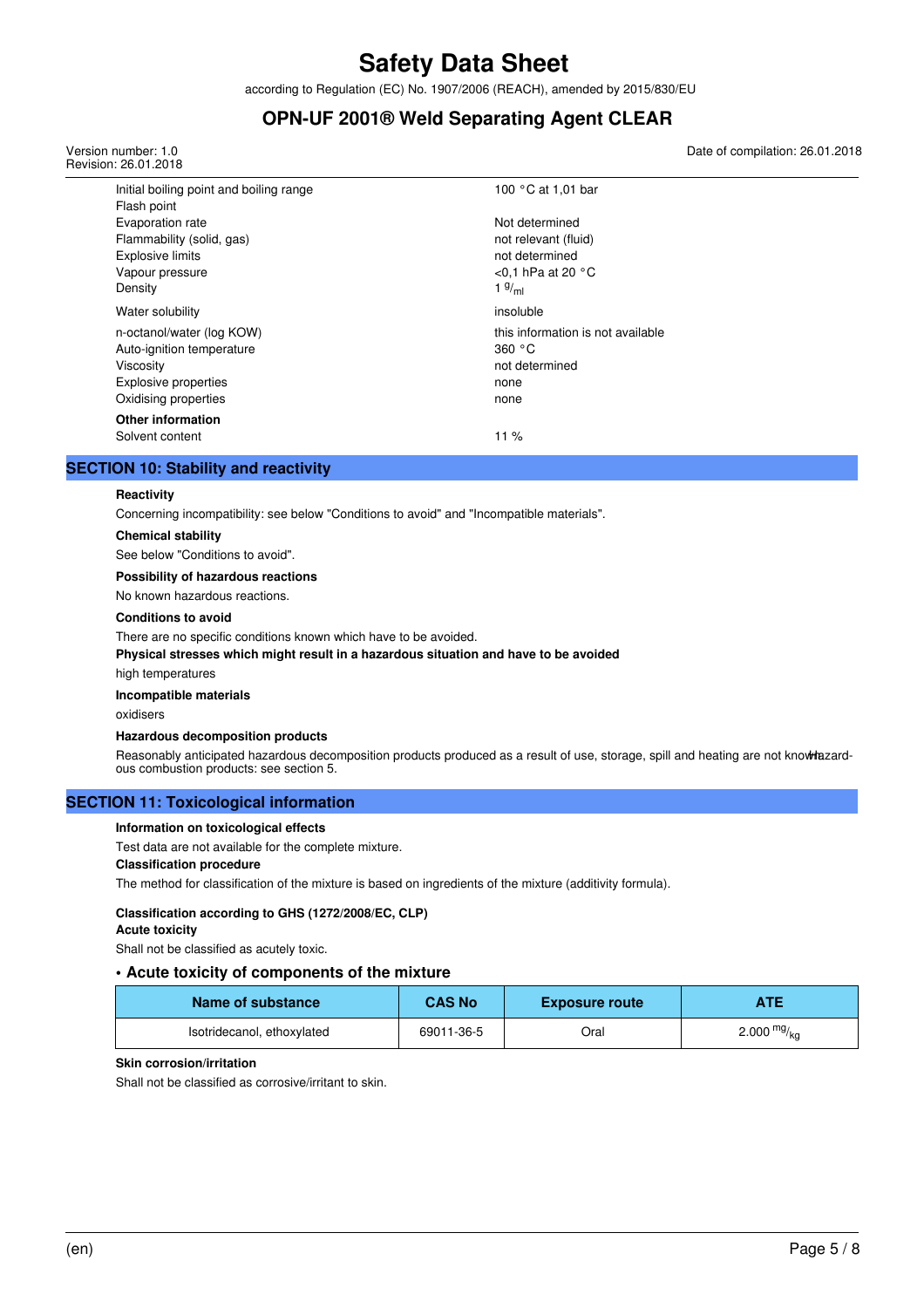according to Regulation (EC) No. 1907/2006 (REACH), amended by 2015/830/EU

## **OPN-UF 2001® Weld Separating Agent CLEAR**

Version number: 1.0 Revision: 26.01.2018 Date of compilation: 26.01.2018

**Serious eye damage/eye irritation**

Causes serious eye damage.

**Respiratory or skin sensitisation**

Shall not be classified as a respiratory or skin sensitiser.

**Summary of evaluation of the CMR properties**

Shall not be classified as germ cell mutagenic, carcinogenic nor as a reproductive toxicant.

**Specific target organ toxicity (STOT)**

Shall not be classified as a specific target organ toxicant.

**Aspiration hazard**

Shall not be classified as presenting an aspiration hazard.

## **SECTION 12: Ecological information**

#### **Toxicity**

Wassergefährdungsklasse, WGK (water hazard class) (WGKGermany): 2 (obviously hazardous to water) **Aquatic toxicity (acute)**

## **Aquatic toxicity (acute) of components of the mixture**

| Name of substance          | <b>CAS No</b> | <b>Endpoint</b>  | Value              | <b>Species</b>             | <b>Exposure</b><br>time |
|----------------------------|---------------|------------------|--------------------|----------------------------|-------------------------|
| Isotridecanol, ethoxylated | 69011-36-5    | LL <sub>50</sub> | $2,5 \frac{mg}{l}$ | Fish                       | 96 h                    |
| Isotridecanol, ethoxylated | 69011-36-5    | EC50             | $1,5 \frac{mg}{l}$ | Aquatic inver-<br>tebrates | 48 h                    |

#### **Biodegradation**

The relevant substances of the mixture are readily biodegradable.

#### **Persistence and degradability**

#### **Degradability of components of the mixture**

| <b>CAS No</b><br>Name of substance |            | <b>Process</b> | <b>Degradation</b><br>rate | Time |
|------------------------------------|------------|----------------|----------------------------|------|
| Isotridecanol, ethoxylated         | 69011-36-5 | DOC removal    | 82%                        | 28 d |

#### **Bioaccumulative potential**

Data are not available.

#### **Bioaccumulative potential of components of the mixture**

| Name of substance          | <b>CAS No</b> | <b>BCF</b> | <b>Log KOW</b> | <b>BOD5/COD</b> |
|----------------------------|---------------|------------|----------------|-----------------|
| Isotridecanol, ethoxylated | 69011-36-5    | 232        |                |                 |

#### **Mobility in soil**

Data are not available.

#### **Results of PBT and vPvB assessment**

Data are not available.

## **Other adverse effects**

Data are not available.

**Endocrine disrupting potential**

None of the ingredients are listed.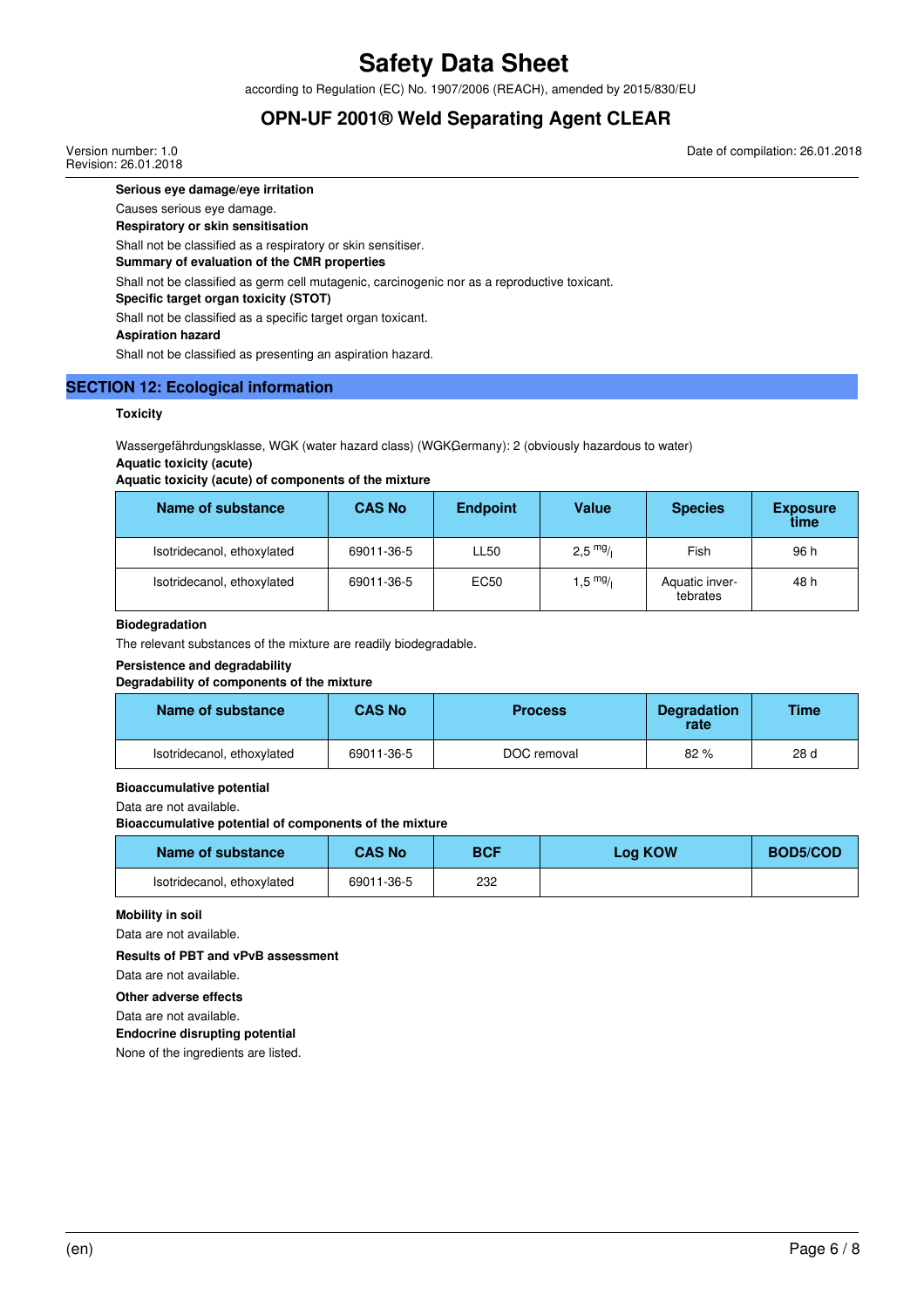according to Regulation (EC) No. 1907/2006 (REACH), amended by 2015/830/EU

## **OPN-UF 2001® Weld Separating Agent CLEAR**

Version number: 1.0 Revision: 26.01.2018 Date of compilation: 26.01.2018

## **SECTION 13: Disposal considerations**

#### **Waste treatment methods**

#### **Sewage disposal-relevant information**

Do not empty into drains. Avoid release to the environment. Refer to special instructions/safety data sheets.

#### **Waste treatment of containers/packagings**

It is a dangerous waste; only packagings which are approved (e.g. acc. to ADR) may be used ompletely emptied packages can be recycled. Handle contaminated packages in the same way as the substance itself.

#### **13.2 Relevant provisions relating to waste**

**List of wastes**

not assigned

#### **Remarks**

Please consider the relevant national or regional provisions. Waste shall be separated into the categories that can be handled separately by the local or national waste management facilities.

### **SECTION 14: Transport information**

UN proper shipping name not relevant Transport hazard class(es) Class - Packing group not relevant

UN number (not subject to transport regulations)

Environmental hazards none (non-environmentally hazardous acc. to the dangerous goods regulations)

Special precautions for user

There is no additional information.

Transport in bulk according to Annex II of MARPOL and the IBC Code

The cargo is not intended to be carried in bulk.

#### **SECTION 15: Regulatory information**

**Safety, health and environmental regulations/legislation specific for the substance or mixture Relevant provisions of the European Union (EU)**

**• List of substances subject to authorisation (REACH, Annex XIV)**

None of the ingredients are listed.

**• Limitation of emissions of volatile organic compounds due to the use of organic solvents in certain paints and varnishes and vehicle refinishing products (2004/42/EC, Deco-Paint Directive)**

VOC content 11 % 1.011 $9/$ **• Directive on industrial emissions (VOCs, 2010/75/EU)**

VOC content 0 %

**• Regulation 166/2006/EC concerning the establishment of a European Pollutant Release and Transfer Register (PRTR)** None of the ingredients are listed.

#### **National regulations (Germany)**

**• Verordnung über Anlagen zum Umgang mit wassergefährdenden Stoffen (Ordinance on facilities for handling substances hazardous to water) (AwSV)**

**Wassergefährdungsklasse, WGK (water hazard class)** 2 (obviously hazardous to water)

#### **• Technical instructions on air quality control (Germany)**

| <b>Number</b> | <b>Group of substances</b> | <b>Class</b> | Conc.              | <b>Mass flow</b> | Mass con-<br>centration | <b>Notation</b> |
|---------------|----------------------------|--------------|--------------------|------------------|-------------------------|-----------------|
| 5.2.5         | Organic substances         |              | $10 - < 25$<br>wt% | $0,5$ kg/h       | 50 $mg/m3$              | 3)              |

**Notation**

3) A total mass flow of 0.50 kg/h or a total mass concentration of 50 mg/m<sup>3</sup>, each of which to be indicated as total carbon, shall not be exceeded (except organic particulate matter)